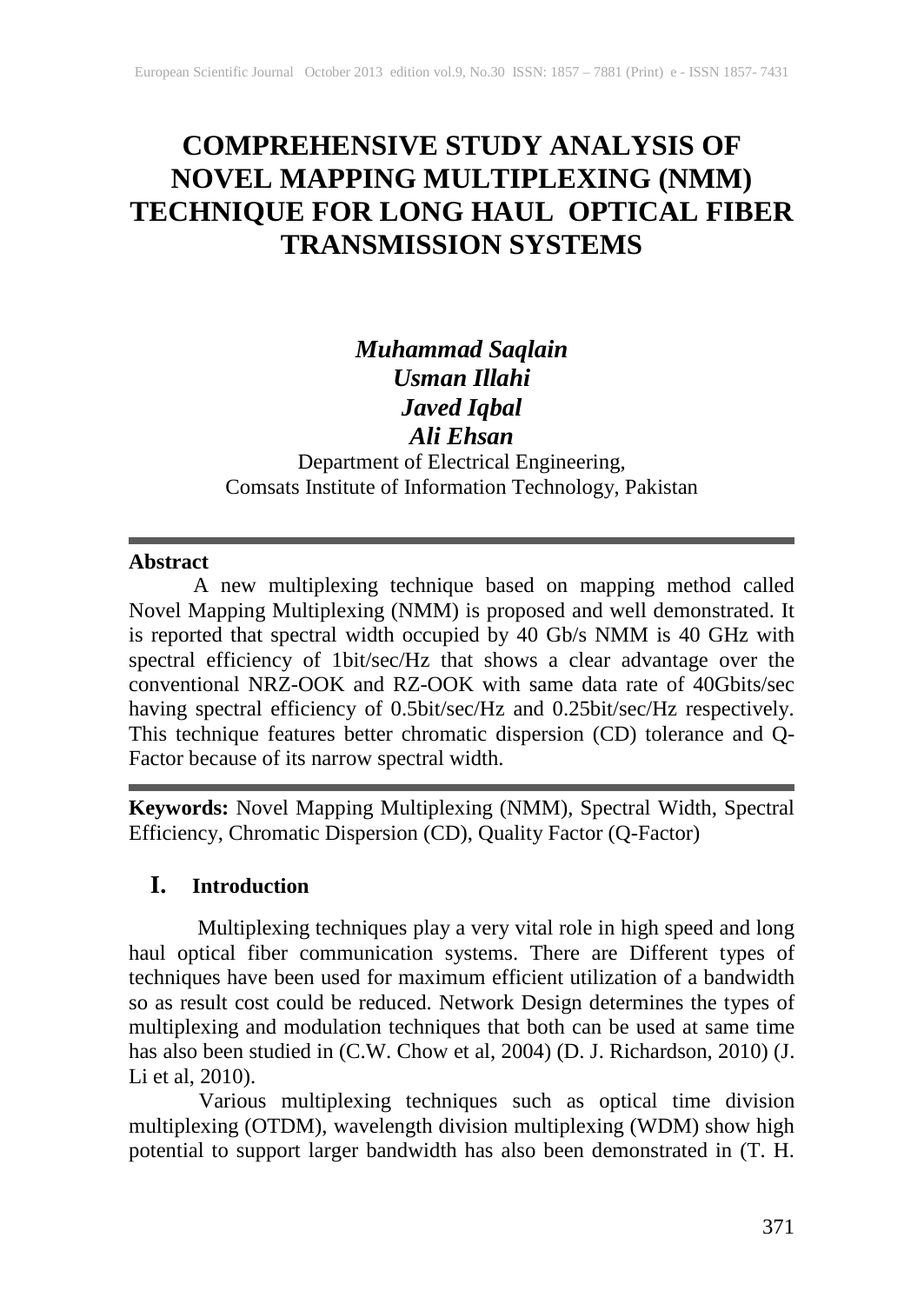Wood et al, 1999) ( G. Charlet et al, 2002) (A. H. Gnauck et al, 2004).Various kind of signaling such as M-Ary, AM-PSK ploybinary, Polyquantenary have examined for their better chromatic dispersion (CD) tolerance because of narrow spectral width (A. Malekmohammadi et al, 2009).Recently, multi slot amplitude coding (MSAC) has been reported that offer better clock recovery as a result of its symbols that have initial zero level. The basic problem in MSAC system is degradation in receiver sensitivity that has also been investigated and studied in (R. Talib et al, 2011) (CVIJETIC M, 2004).There is need to develop a new multiplexing and mapping method for high speed optical communication system to perform better to reduce cost, chromatic dispersion tolerance, complexity and spectral efficiency.

In this paper, a new multiplexing technique called Novel Mapping Multiplexing (NMM) has been comprehensively demonstrated for high speed optical transmission networks. NMM uses multilevel amplitudes and fixed 50% duty cycle (DC) with unipolar signaling. Author demonstrates a 40Gb/s NMM optical transmission system and compared it with conventional RZ-OOK and NRZ-OOK.

## **II. Working Principle**

NMM uses multi level amplitudes and slots with unipolar signaling to distinguish the number of users. To transmit the bits, users transmit multi level amplitude voltages.NMM user's data is represented in half of the symbol duration,  $T_s$ . On the basis of the uniform distribution of duty cycle, that is 50% for all the users. NMM user to transmit bit,  $T_i$  is



Ts, A and M represent symbol duration, amplitude level and number of levels respectively. Multiple users transmit their data on a single communication channel in the same time period, carrier wavelength, duty cycle but different amplitude levels and slots. In NMM transmission, four bits cluster is divided into two bits clusters, where the first two bits (b1, b2) define the slot<sub>1</sub> where as the second two bits  $(b3, b4)$  define the slot**2**.Mapping process is shown in the fig.2.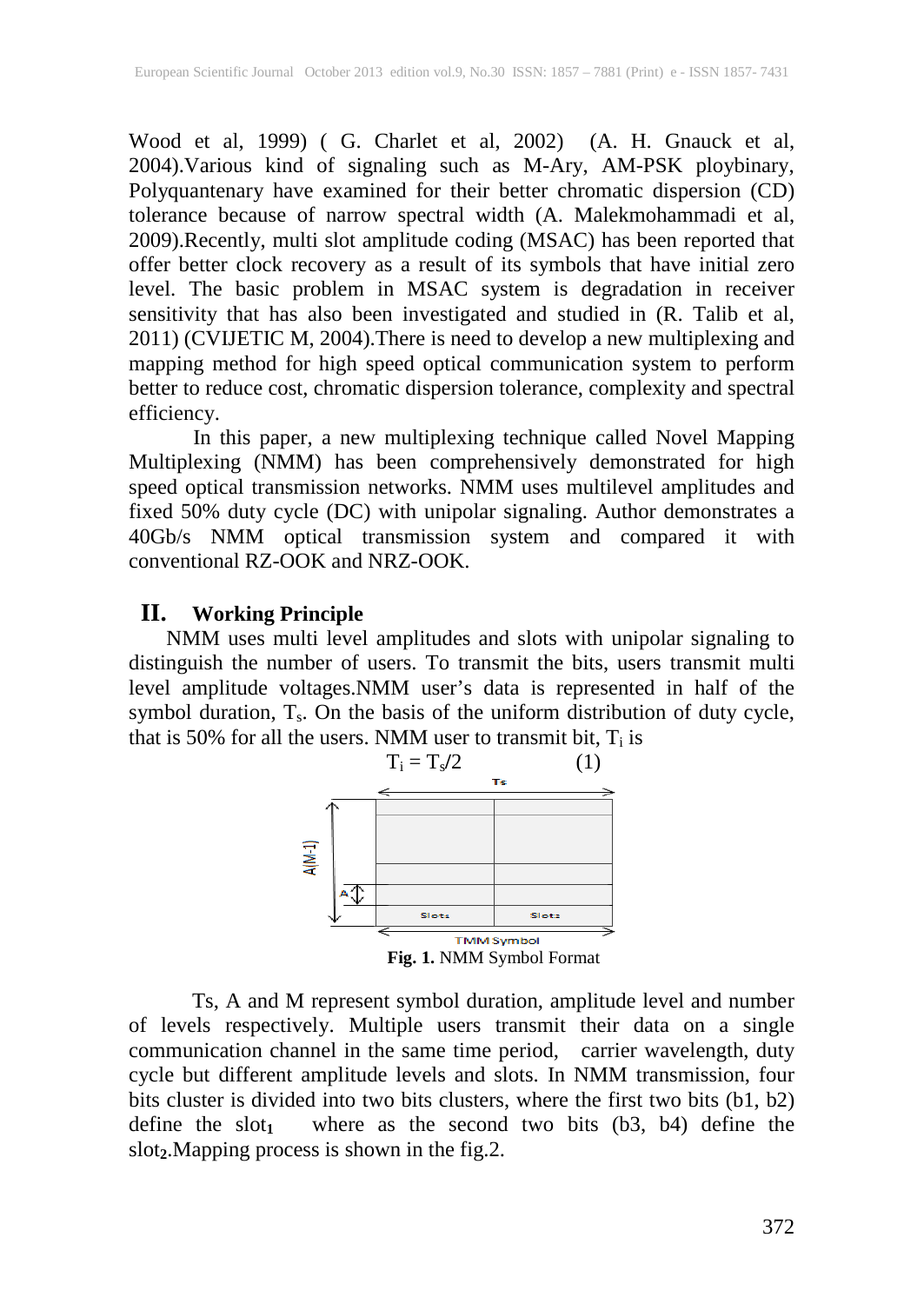

T<sub>b, Tslot</sub> represents the bit duration and slot duration respectively.

To recognize the data at the receiver, unique amplitude levels and slots are used [10]. In table I, all possible combination of four NMM users is shown, that are from  $D_0$  to  $D_{15}$ . Y0 &Y1 represents User1 (U1) & User2 (U2) and similarly Y2 & Y3 represents User3 (U3) & User4 (U4), respectively at 50% duty cycle. The process ends up by creation of unique symbols that is based on the  $2^n$  combination Fig. 3.a. NMM signal with multi level amplitudes; different slots and same duty cycle make it unique to APDCDM where each user data recovery is based on unique duty cycle.



Table I . Sixteen possible combinations of bits for four users

**Fig. 3.** (a) unipolar multiplexed NMM signal. (b) Colors represent levels for NMM Symbol. (c) NMM eye diagram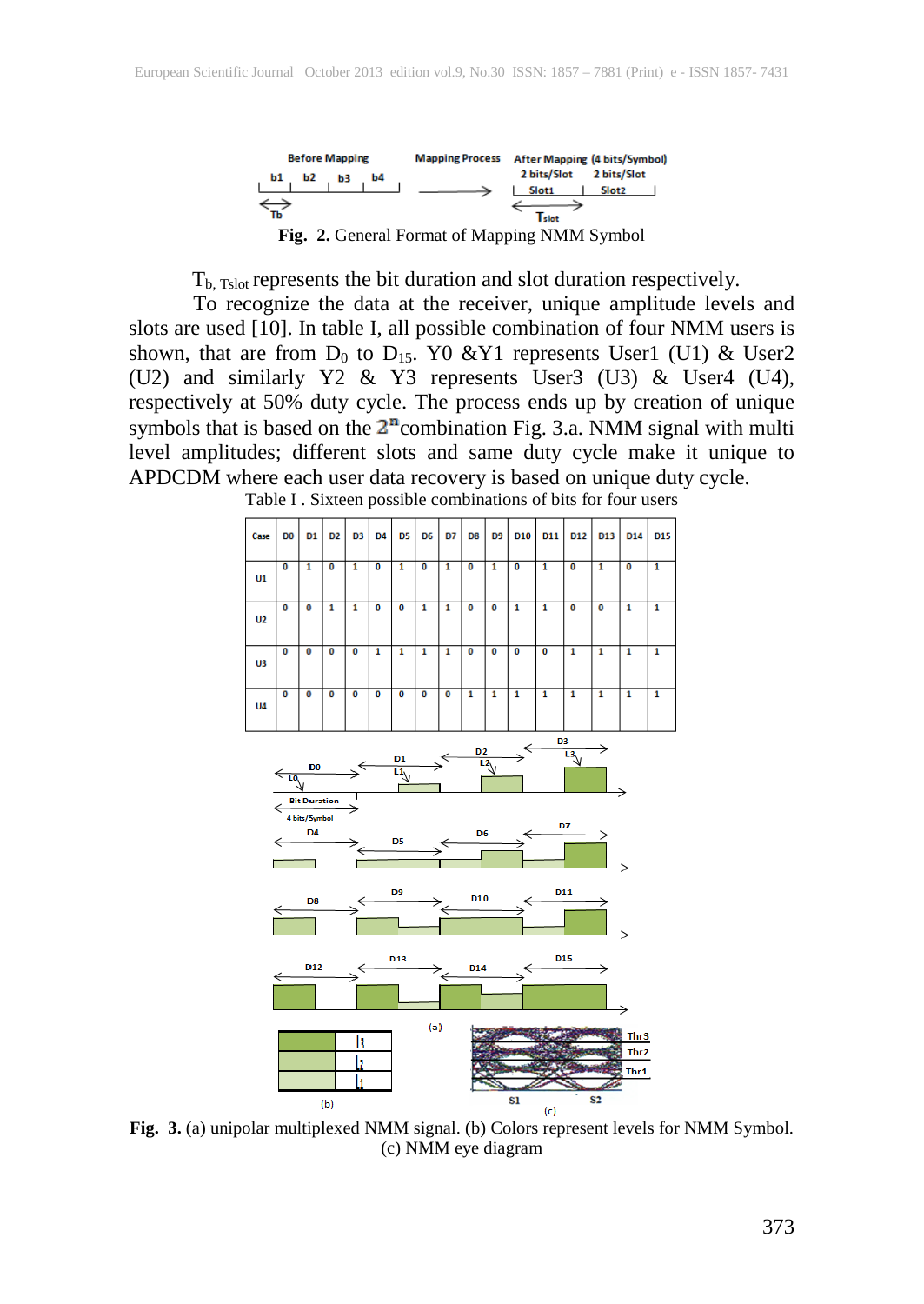#### **III. Simulation Setup**

Optical system performance is access by the use of Matlab and optical communication system design software OptiSystem.Q-Fctor is used for performance valuation of the optical system. Figure 4 shows the OptiSystem simulation setup for four NMM user data,



**Fig. 4.** Simulation Setup

Each at data rate of 10 Gbps with PRBS  $2^{10}$  - 1 are stamped with individual RZ pulse stamps at 50% duty cycles. Each user has the same voltage at the input of the multiplexer. Each user data with bit duration of Tb  $= 1 \times 10$ -10 sec is multiplexed via electrical multiplexer to form 4 bits multiplexed cluster then it is mapped to produce a specific symbol of duration Ts = 0.1 nsec and a slot duration Tslot =  $0.05$ nsec.Laser diode which operates at 0dBm is used to modulate the NMM signal. To avoid the frequency chirping, Machzhender modulator is used. At the output of the modulator, eye diagram is shown in Fig (3.c).

Optical signals at receiver side is detected by the photodiode and than for the filtering process pass through low pass filter (LPF) .To suppress noise that is carried from photodiode, therefore it is required to optimize the bandwidth of Gaussian LPF in the reference to the original signal pulse width. Finally the filtered output signal is fed to the sampling circuit where samples of the NMM signal are taken at sampling points of S1 and S2 in every symbol. Sampling circuit generated outputs fed to decision and regeneration unit to recover original data. In this unit, all NMM sampled values are compared with three threshold value of thrl, thr2 and thr3 Figure 3.c and this decision process is depicted in the Table 2. This Table has the rules to recover four NMM user data.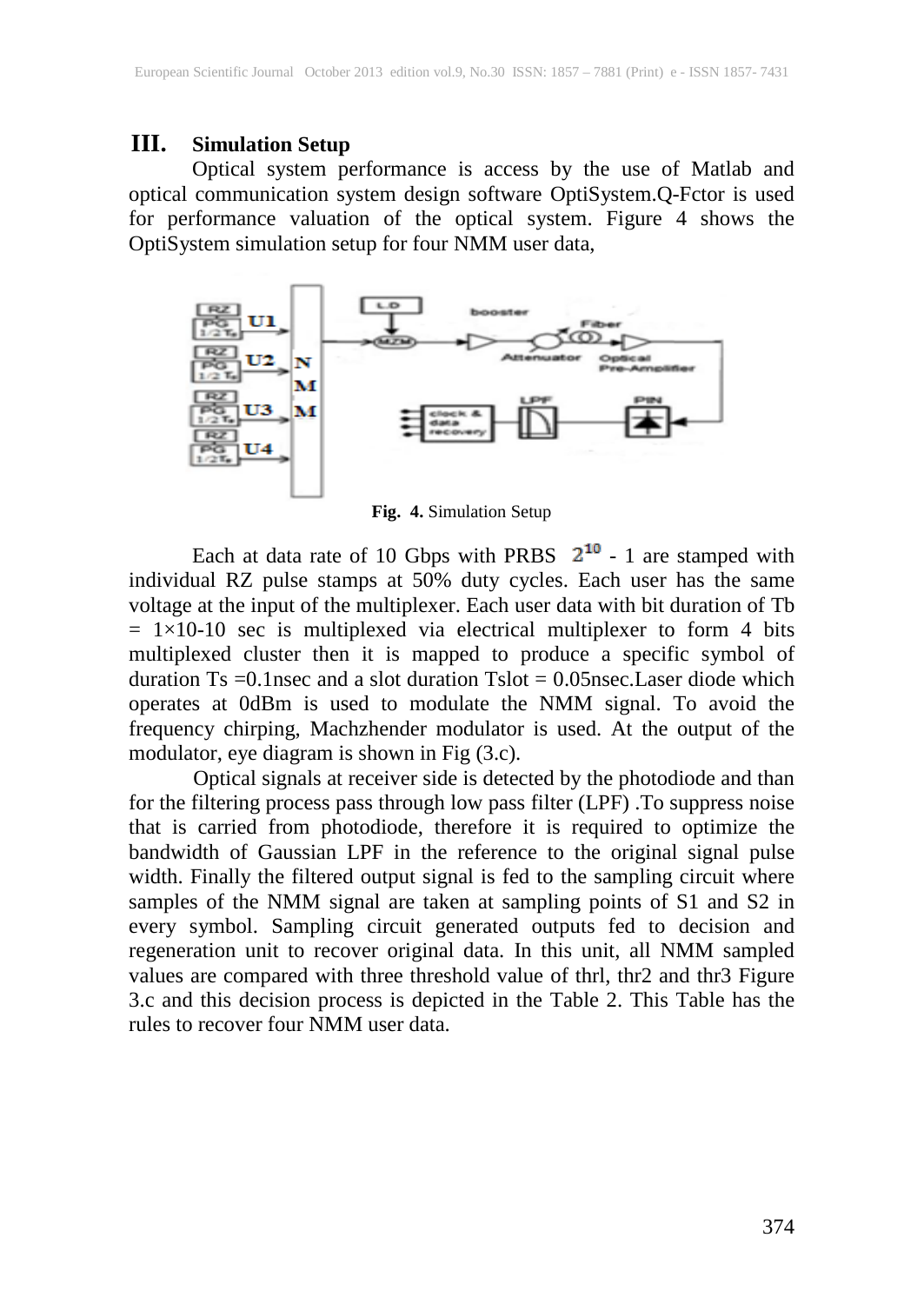| <b>Number</b>  | <b>Rules</b>                           |                                               | <b>Decision</b> |
|----------------|----------------------------------------|-----------------------------------------------|-----------------|
| 1              | if $S1 \leq thr1$<br>then              | $S2$ <thr1< td=""><td>0000</td></thr1<>       | 0000            |
|                |                                        | thr1 <s2<thr2< td=""><td>0001</td></s2<thr2<> | 0001            |
|                |                                        | thr2 <s2<thr3< td=""><td>0010</td></s2<thr3<> | 0010            |
|                |                                        | S2>thr3                                       | 0011            |
| $\overline{2}$ | if thr1 < $S1$ <thr2<br>then</thr2<br> | S2 <thr1< td=""><td>0100</td></thr1<>         | 0100            |
|                |                                        | thr1 <s2<thr2< td=""><td>0101</td></s2<thr2<> | 0101            |
|                |                                        | thr2 <s2<thr3< td=""><td>0110</td></s2<thr3<> | 0110            |
|                |                                        | S2>thr3                                       | 0111            |
| 3              | then<br>if thr2 < $S1$ < thr3          | S2 <thr1< td=""><td>1000</td></thr1<>         | 1000            |
|                |                                        | thr1 <s2<thr2< td=""><td>1001</td></s2<thr2<> | 1001            |
|                |                                        | thr2 <s2<thr3< td=""><td>1010</td></s2<thr3<> | 1010            |
|                |                                        | S2>thr3                                       | 1011            |
| 4              | if $S1$ > thr3then                     | S2 <thr1< td=""><td>1100</td></thr1<>         | 1100            |
|                |                                        | thr1 <s2<thr2< td=""><td>1101</td></s2<thr2<> | 1101            |
|                |                                        | thr2 <s2<thr3< td=""><td>1110</td></s2<thr3<> | 1110            |
|                |                                        | S2>thr3                                       | 1111            |

Table II. NMM Data Recovery Rules

For 40Gb/s system aggregate date rate, spectral width of NMM, NRZ-OOK and RZ-OOK is observed 40GHz, 80GHZ and 160GHz respectively (A. Malekmohammadi et al, 2012) and shown in Fig. 5.



**Fig. 5.** NMM Spectral Width Comparison with NRZ-OOK & RZ-OOK

NMM symbol eye diagram in Fig. 6 shows clear visual view with greater dispersion tolerance compared with NRZ and NRZ because of its narrow spectral width.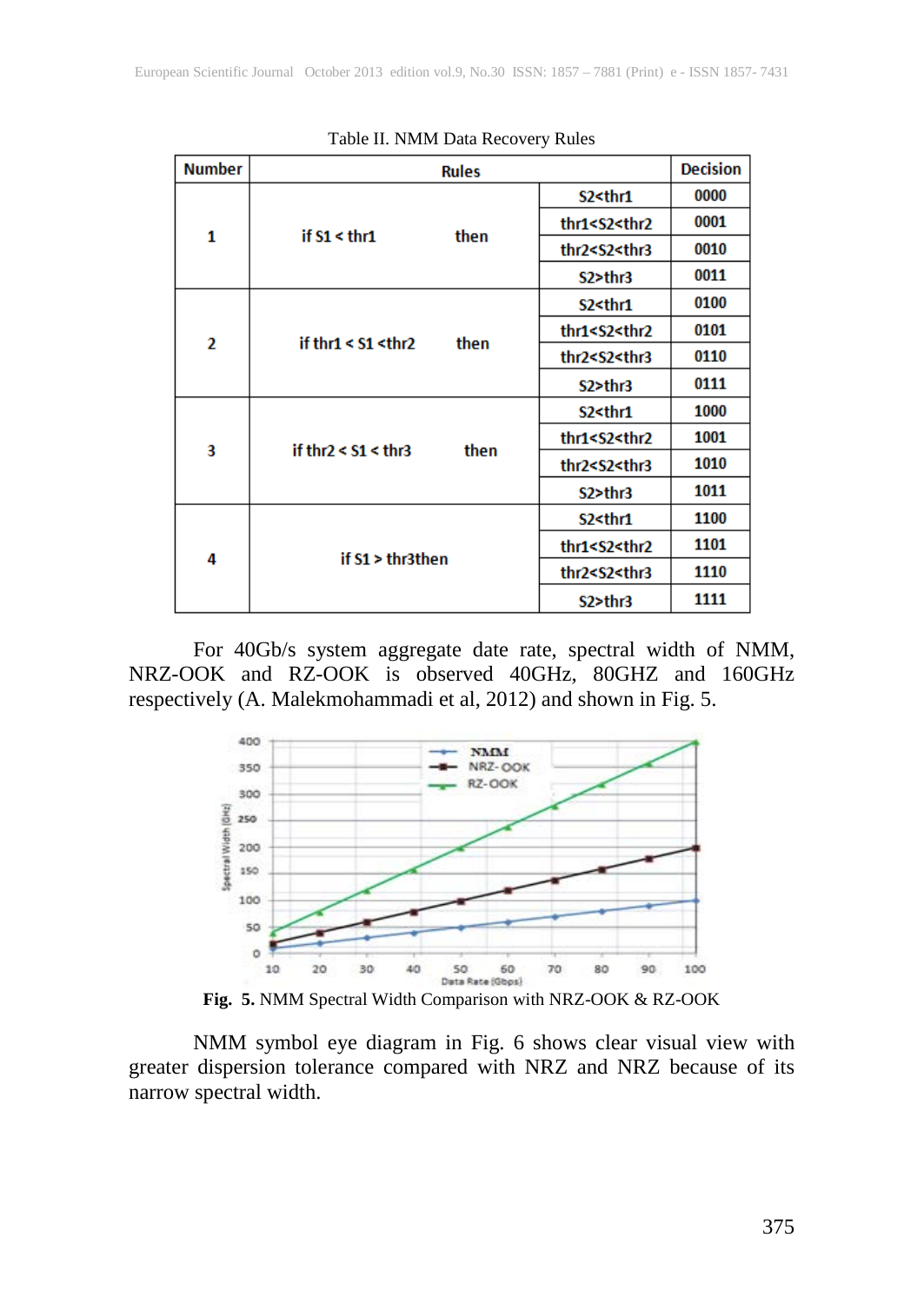

Fig. 6. Dispersion Tolerance of NMM, NRZ and RZ at <sup>10-9</sup>.

TMM six eyes symbol with their respective Q-Factor is show in Fig.

7.



**Fig. 7.** NMM symbol eyes position with Q-Factor values

### **IV. BER Estimation**

A practice for the BER approximation as deliberate in (MALEKMOHAMMADI A et al, 2008), which is mentioned as Probability of Error  $(P_E)$  approximation, is established for every NMM multiplexed users, based on rules used for data recovery, considering four NMM users shown in fig. 3.a, the multi amplitude level signal including noise at the input of the NMM generate a multi amplitude level analog waveform at the output of processing circuit stated as

$$
RO(t) = \begin{cases} R00(t) \text{ for S1, level 0} \\ R01(t) \text{ for S1, level 1} \\ R02(t) \text{ for S1, level 2} \\ R03(t) \text{ for S1, level 3} \end{cases}
$$

And similarly,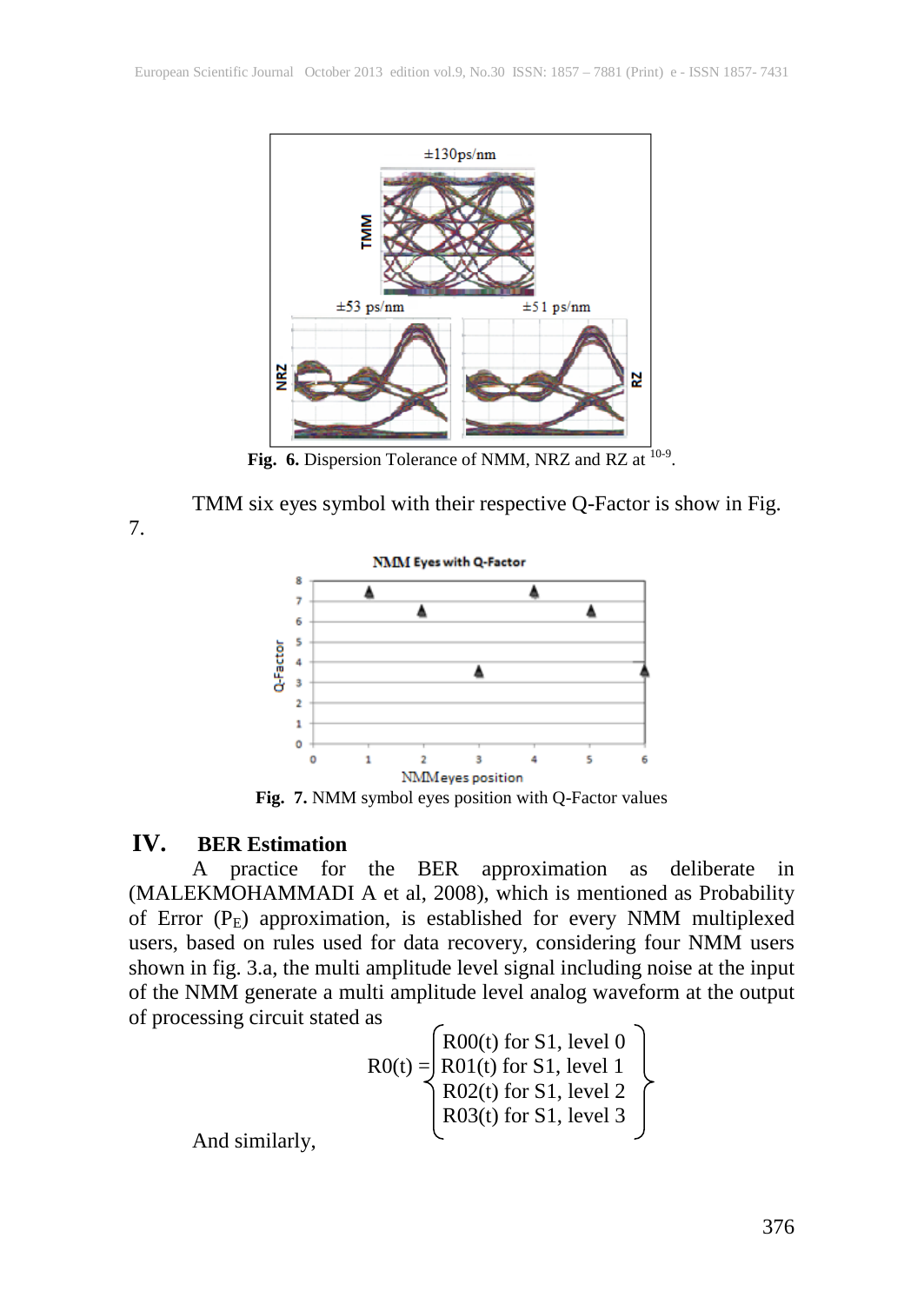$$
R1(t) = \begin{cases} R10(t) \text{ for S2, level 0} \\ R11(t) \text{ for S2, level 1} \\ R12(t) \text{ for S2, level 2} \\ R13(t) \text{ for S2, level 3} \end{cases}
$$

where  $R0(t)$  and  $R1(t)$  are random variables that have continuous distribution. For the ease all through this paper,  $R0(t)$  and  $R1(t)$  are considered to be as R0 and R1 respectively.

Let we assume to calculate the Probability Density Functions (PDFs) for the eight random variables  $R0 = R00$ ,  $R0 = R01$ ,  $R0 = R02$ ,  $R0 = R03$  for sampling point S<sub>1</sub>and similarly R1 = R10, R1 = R11, R1 = R12and R1  $=$ R13for sampling point S<sub>2</sub> respectively. These conditional PDFs depend on these two sampling points  $S_1$  and  $S_2$  each transmitted with their corresponding Levels i.e. Level0 Level1, Level2 and Level3. Therefore, when  $R0 = R00$ , at  $S_1$ , the PDF sent the Level 0 which is denoted as  $f(\text{R0S1Level 0})$ , and when R0 = R01at S<sub>1</sub>, PDF sent the Level 1 which is denoted as  $f(\text{ROS1Level 1})$ , and when R0 = R02 at S<sub>1</sub>, it sent the Level2 which is denoted as  $f(\text{ROS1Level 2})$ , and when  $r0 = r03$ at S<sub>1</sub>, the PDF sent the Level 2 which is denoted as  $f(\text{ROS1Level 3})$ . Similarly when  $R1 = R10$ at S2, the PDF sent the Level 0 which is denoted as ƒ(**R0S2Level 0**)and when  $R1 = R11$ at S<sub>2</sub>, the PDF sent the Level 1 which is denoted as  $f(R0S2L$ evel 1) and when  $R1 = R12at S_2$ , it sent the Level 2 which is denoted as  $f(\text{R0S2Level 2})$ , and when R1 = R13 at S<sub>2</sub> the PDF sent the Level 3 which is denoted as ƒ(**R0S2Level 3**).all These conditional PDFs are shown in Fig. 8.Gaussian shapes are illustrated for explanation purpose .

In the formation of BER formula, the polarity of the processing circuit of the receiver is assumed to be set like if the pure signals were existed at the input of the receiver. For  $S1$ ,  $R0$  Vthr3 when  $3<sup>rd</sup>$  Level (Level 3) is sent; Vthr $3$ > R0> Vthr2 when  $2<sup>nd</sup>$  Level (Level 2) is sent; Vthr $2$ > R0> Vthr1 when  $1<sup>st</sup>$  Level (Level 1) is sent; and R0< Vthr1 when lowest Level (Level 0) is sent. Similarly for S2, R1> Vthr3 when  $3<sup>rd</sup>$  Level (Level 3) is sent; Vthr3> R1> Vthr2 when  $2<sup>nd</sup>$  Level (Level 2) is sent; Vthr2> R1> Vthr1 when  $1<sup>st</sup>$  Level (Level 1) is sent; and R1< Vthr1 when lowest Level (Level 0) is sent; comparator circuit that is built inside the decision circuit have three threshold voltages,Vthr1, Vthr2 and Vthr3.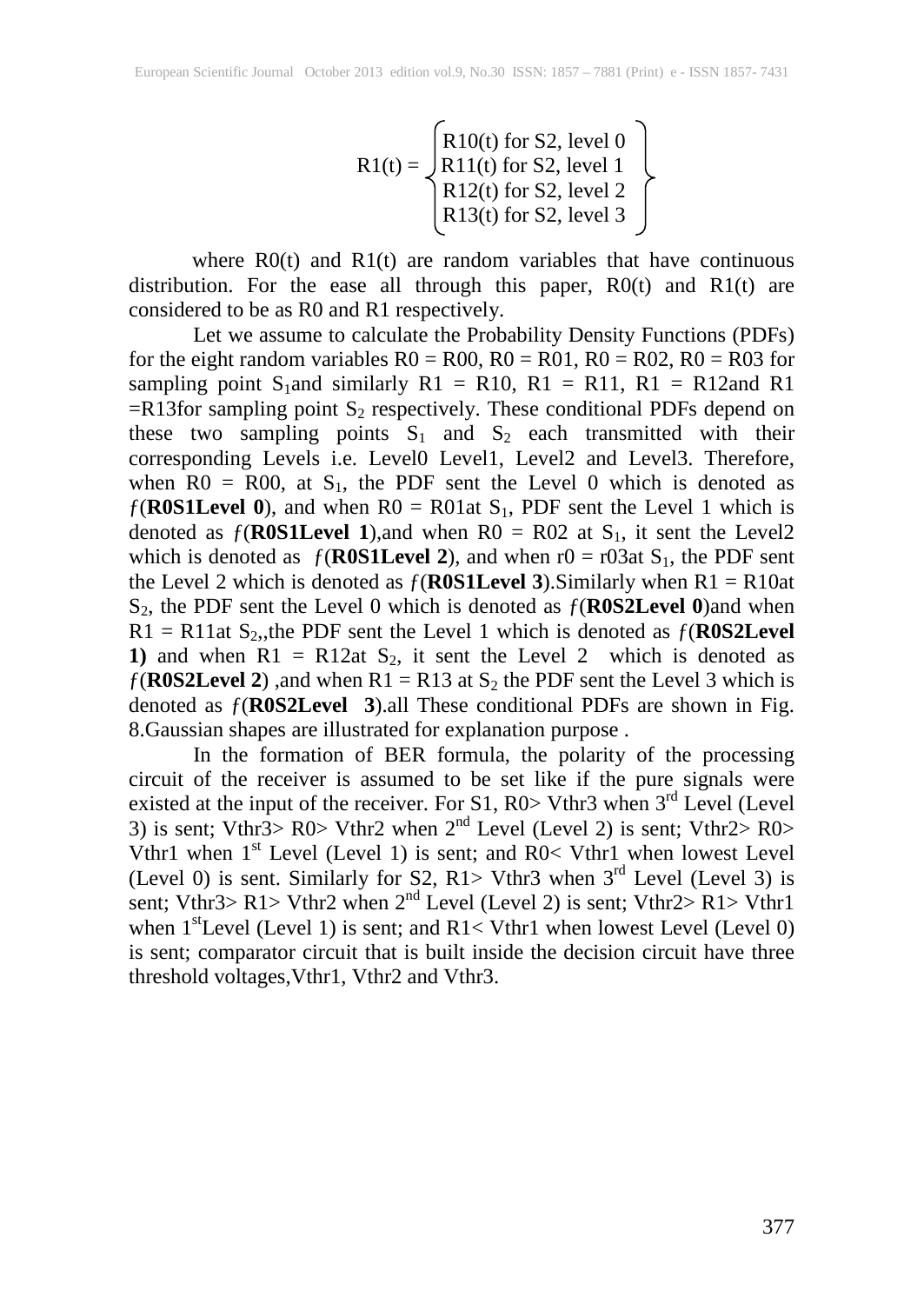

#### **V. Conclusion**

Principle of NMM technique, data recovery rules and BER estimation are discussed.NMM system shows better tolerance to chromatic dispersion and Q-factor because of its narrow spectral width compared to RZ-OOK and NRZ-OOK techniques with same capacity. These results encourage NMM as novel multiplexing technique for long haul high speed optical fiber communication systems.

#### **Acknowledgment**

The author gratefully acknowledges the Associate Professor Dr.Amin Malek Mohammadi, The University of Nottinghm, Malaysia Campus for their valuable technical support during this research.

#### **References**

C.W. Chow, C. S. Wong and H. K. Tsang, "All-Optical Modulation Format Conversion and Multicasting Using Injection- Locked Laser Diodes", Journal of Light wave Technology, vol. 22, no. 11, February 2004.

D. J. Richardson, Filling the light pipe," Science, vol. 330, pp. 327 {328, 2010}.

J. Li, C. Schubert, R. H. Derksen, R. E. Makon, V. Hunn, A. Djupsjobacka, M. Chacinski, U. Westergren, H.-G. Bach, G. G. Mekonnen, A. G. Steffan, R. Driad, H. Walcher, J. Rosenzweig, "12 Gb/s Field Trial of Complete ETDM System Based on Monolithically Integrated Transmitter & Receiver Modules for Use in 100GbE ", Proc. 36th European Conference on Optical Communication (ECOC), September 19-23,2010, Turin (Italy)

T. H. Wood, G. C. Wilson, R. D. Feldman, and J. A. Stiles, "FiberVista: A Cost-Effective Fiber-to-the-Home (FTTH) System Providing Broad-Band Data Over Cable Modems Along with Analog and Digital Video", IEEE Photon. Technol. Lett., Vol.11, No.4, Apr. 1999, pp. 475-477

G. Charlet, E. Corbel, J. Lazaro, A. Klekamp, R. Dischler, P. Tran, W. Idler, H. Mardoyan, A. Konczykowska, F. Jorge, and S. Bigo, "WDM